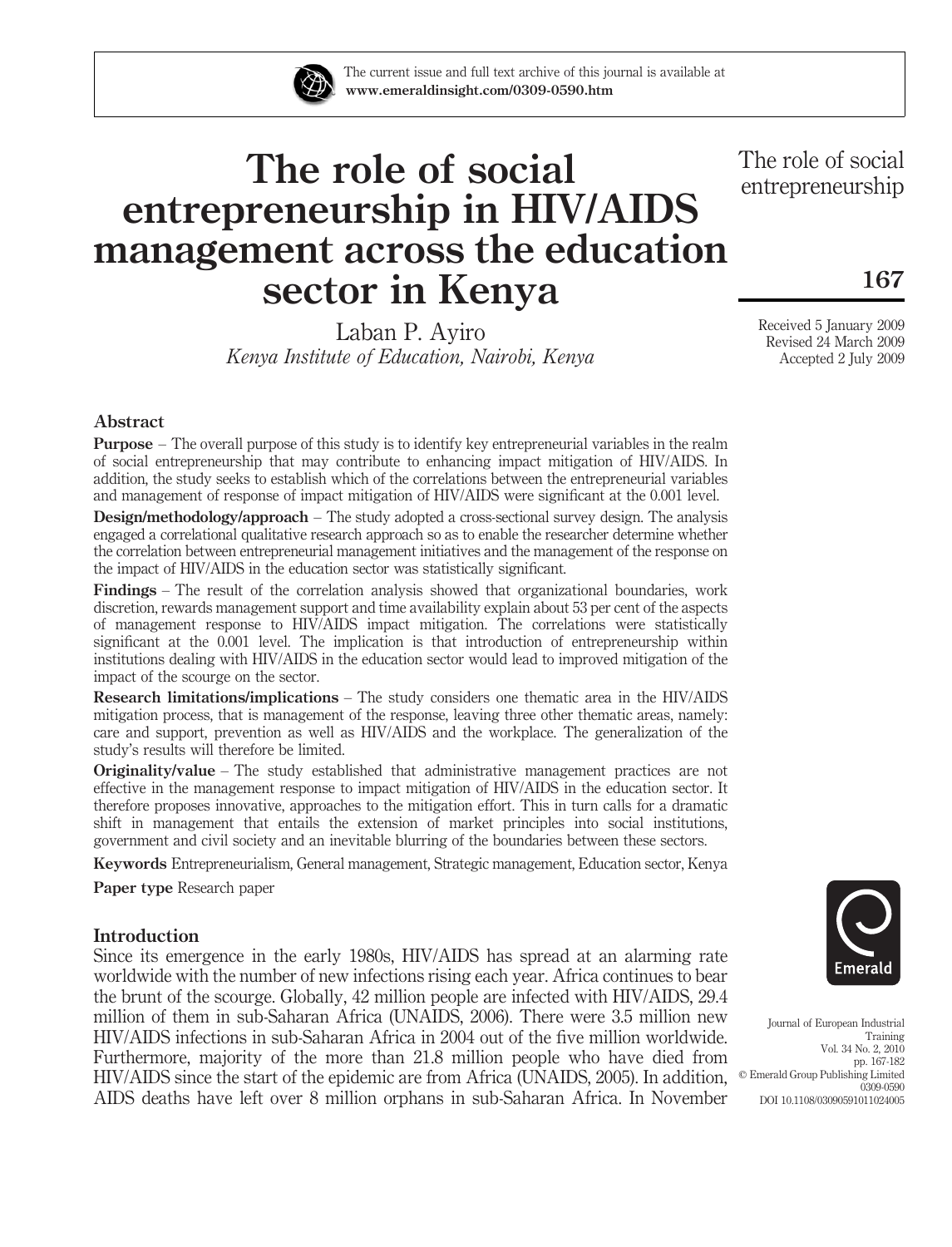2003, UNICEF released a report; Africa's Orphaned Generations, predicting that there would be 20 million AIDS orphans in Africa by 2010 and that in a dozen countries orphans from all causes would account for 15 per cent to more than 25 per cent of children under 15 years of age. These high rates of HIV/AIDS incidence make the disease the leading cause of death in Africa (UNESCO, 2005).

One of the areas that is increasingly being focussed on in the fight against HIV/AIDS is the management of the response (Kelly, 2003a). The assumption is that unless there is prudent management of resources all efforts at mitigation will not yield the desired outcomes. A comprehensive, prioritized plan of action, from assessment and sector policy development, to decentralised planning and implementation within a flexible framework is necessary for strategic response. Effective response within such a framework must therefore be based on dependable data and regular monitoring, evaluation, review and reporting. To be effective, the strategic response framework must cover the following key phases; understanding impact, planning mitigation, implementation, monitoring and review (UNAIDS, 1997).

In spite of the important role of management of the Response, however, the bulk of the research on HIV/AIDS and education has focussed on prevention and advocacy; care and support; and workplace policy. Only a few studies have examined the current and potential role of management of the response in the context of HIV/AIDS (Kelly, 2003a). In general there appears to be an implicit assumption on the part of policy makers and practitioners in education that provided efforts are made at prevention and workplace policy, however piecemeal, these will create an impact.

The overall purpose of this study was to identify key entrepreneurial variables that may contribute to enhancing impact mitigation. In this manner, the study sought to fill the gap in research on management practices and HIV/AIDS which has typically focused on administrative management practices. The assumption of this study was that innovative management practices with a business approach would enhance mitigation efforts and in a sense bridge business and benevolence; an aspect of social entrepreneurship. The net outcome being that this would be a key input into policy decisions and into the design of practical interventions that will strengthen the management response to HIV/AIDS.

#### The education agenda in the twenty-first century

Education for All (EFA) is a historic commitment to basic education taken on by the International Community in Jomtien, Thailand, in 1990 and reaffirmed at the World Education Forum in Dakar, Senegal, in April 2000 (World Bank, 2002); and at the UN Conference in New York. The commitment reflects a vision that all children, young people, and adults have the human right to benefit from an education that would meet their basic learning needs in the best and fullest sense of the term. Ten years after Jomtien, the Dakar forum reaffirmed the determination of the countries of the world to work together to fulfil the right to education for each person.

The Dakar Forum set important goals that imply a major effort to expand both the quantity and quality of education. It also made a commitment to tackling HIV/AIDS as a matter of extreme urgency. This commitment is essential, because HIV/AIDS and EFA are intimately connected. Good quality education is a powerful weapon against HIV/AIDS. However, the HIV/AIDS pandemic threatens the infrastructure of education, taking the lives of policy makers, teachers and administrators and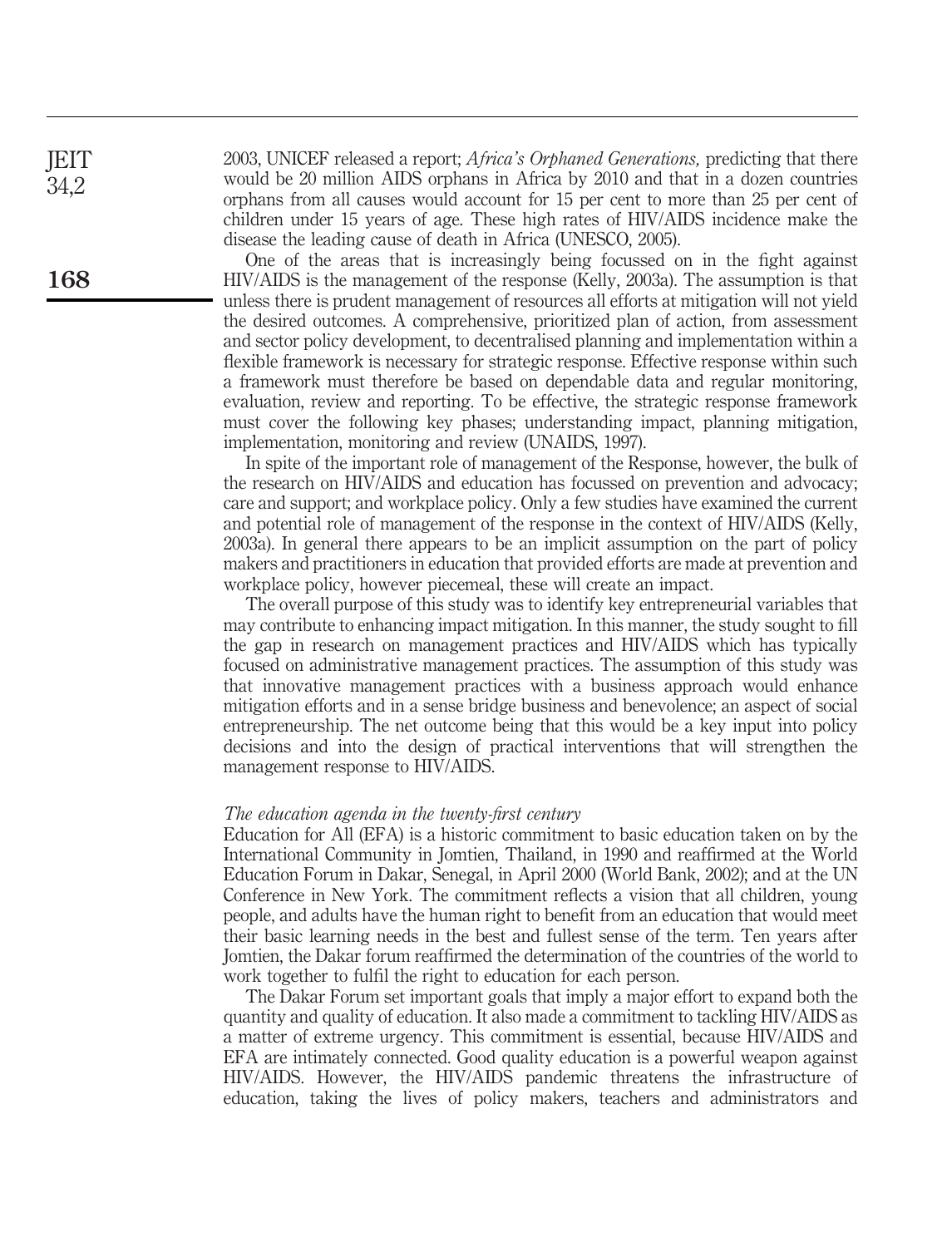causing untold suffering for children and their families. Consequently, winning the The role of social battle against HIV/AIDS is essential in achieving EFA goals, and working toward these goals is in itself a contribution to the battle against HIV/AIDS (UNESCO, 2006). Sustainable management of HIV/AIDS and the eventual victory over this pandemic calls for different management strategies. This study proposes the application of social entrepreneurship to HIV/AIDS management. Social entrepreneurship refers to innovative efforts to solve social problems without a profit motive.

In the Kenyan context, the rationale for the Sessional Paper No. 1 of 2005 on "A Policy Framework for Education, Training and Research", is to achieve EFA in order to give every Kenyan the right to education and training no matter his/her socio-economic status. The vision is guided by the understanding that quality education and training contributes significantly to economic growth and the expansion of employment opportunities. The vision is in tandem with the Government's plan as articulated in the Economic Recovery Strategy (ERS) paper for Employment and Wealth creation of 2003. The ERS policy framework therefore provides the rationale for major reforms in the current education system in order to enable Kenyans have access to lifelong education and training. The introduction of Free Primary Education in 2003 is an initiative towards realizing the EFA goals. However, the challenge of HIV/AIDS on the sector can and will have a devastating impact on both the EFA and MDG initiatives contrary to the expectations in Sessional Paper No 1 of 2005.

## The impact of HIV/AIDS on the education sector

The World Bank (2002) sums up the current situation by stressing that HIV/AIDS has a heavy impact on the education system from three perspectives. The first of these is the demand for education, as children are getting sick themselves as well as caring for sick parents, leading to absenteeism and dropping out of school. The second impact is on supply of education as a result of sickness, psychological and economic strain on teachers. And finally, the combined effect of the impact on supply and demand has a considerable impact on the costs of education, as sick days go up and new teachers have to be trained to substitute for those that are falling sick and dying. In many countries teachers seem to be dying at a much higher rate than similar age groups – quite possibly as a result of contracting HIV. As a result, Kelly (2003b) notes that the education system will need to establish programs and activities that run on a continuum from prevention to care, so as to be able to prevent the spread of the pandemic among these two groups that are already affected by the pandemic. To achieve this noble goal, different and varied management strategies have to be embraced by all those organisations mandated to contain the HIV/AIDS scourge.

# Entrepreneurship

The literature suggests that entrepreneurial management facilitates organizational performance (Block and MacMillan, 1997; Brown et al., 2001; Lumpkin and Dess, 1996; Stevenson, 1983; Stevenson and Gumpert, 1985; Stevenson and Jarillo, 1986; 1990a) that in turn can enhance financial performance (Zahra, 1991). Entrepreneurial management has been contrasted with administrative management (Kanter, 1985; Stevenson, 1983; Stevenson and Gumpert, 1985; Stevenson and Jarillo, 1986, 1990a). Entrepreneurial management focuses on facilitating for organizational members to create change by developing something new (Kanter, 1985). Conversely, administrative management is

entrepreneurship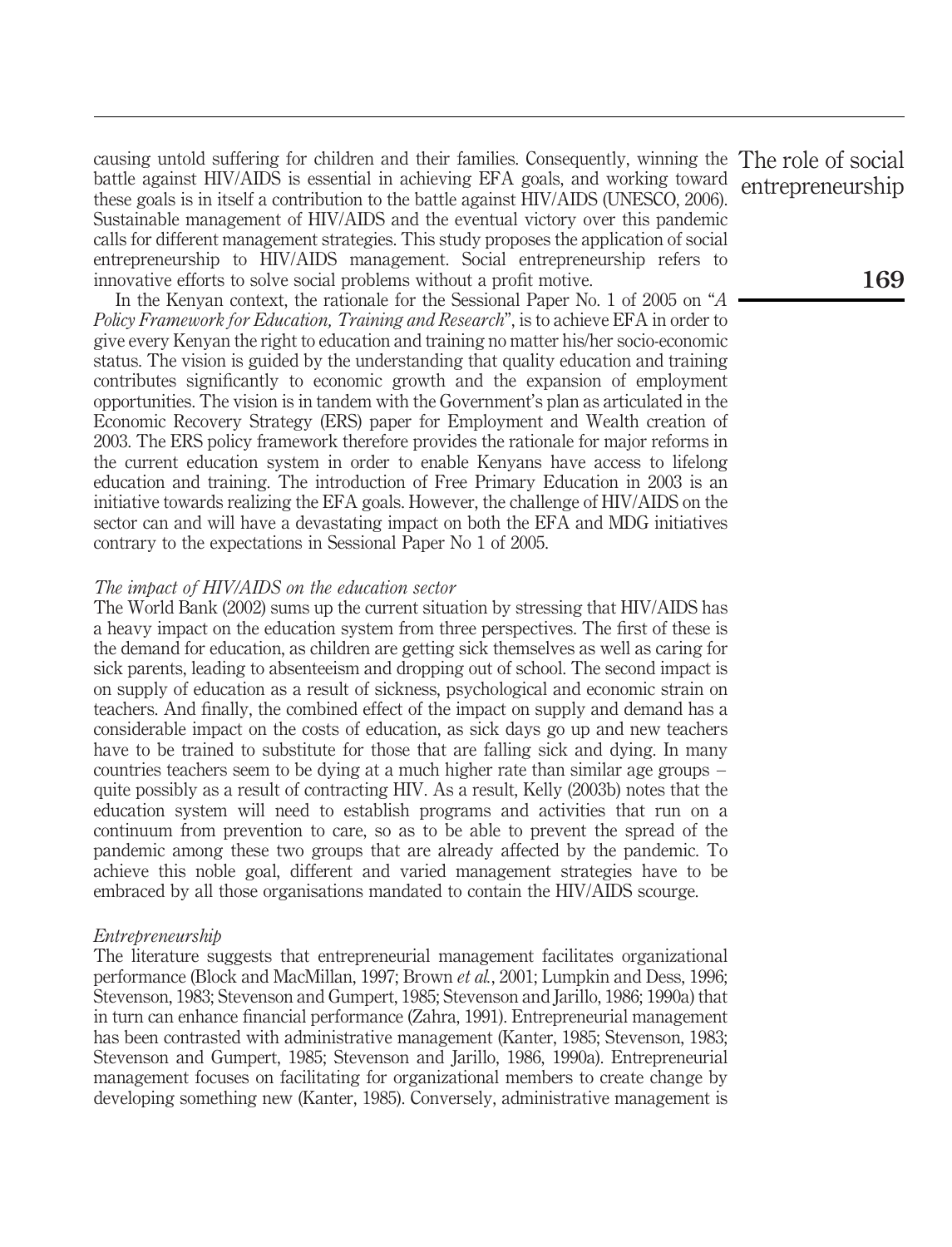geared towards existing activities and holding things in place to ensure continuation of already developed activities (Kanter, 1985). Despite the recognition of the importance and nature of both types of management, there has been little empirical research that examines the outcome of entrepreneurial management on dysfunctional systems and sustainability of such systems so as to serve as prototypes for application in management situations (Zahra and Covin, 1995). It is hoped that this study will offer additional insights and add to the documentation on the effect of entrepreneurial management on the functionality and sustainability of management systems designed for impact mitigation of the HIV/AIDS pandemic on the education sector. Since this approach aims at creating and managing an innovative entrepreneurial initiative whose primary mission is social change and development of society; the study, therefore, falls in the realm of social entrepreneurship.

# Statement of the problem

The existing management responses to the HIV/AIDS epidemic are piecemeal, of small scale, health-focused, and weakly integrated into related efforts (World Bank, 2002). A successful response will therefore require flexibility and creativity to meet the challenges of a sector in flux, and constructive engagement with key stakeholders such as communities, religious leaders, educators, and politicians, who have influence – and often, conflicting points of view (Kelly, 2000). In addition, most research on HIV/AIDS in Africa (as opposed to western settings) has neglected to test key models and theories that may provide useful indications as to how to plan or further refine management interventions (Kelly, 1999). As a consequence, no research has been done in the Kenyan context to bring out the strategies that may contribute to the efficiency and sustainability of the management response in combating HIV/AIDS. The purpose of the study was to establish the need for different management approaches in the impact mitigation process. The study therefore takes cognisance of entrepreneurial variables that in other studies have been shown to enhance organizational outcomes and which can be applicable in the mitigation of the impact of HIV/AIDS on the education sector.

# Research hypothesis

Ho. There is no statistically significant relationship between the perception of each entrepreneurial factor measured by the Corporate Entrepreneurship Assessment Instrument (CEAI) and improved management response to HIV/AIDS impact mitigation in the education sector.

## Literature review

# Entrepreneurial management versus administrative management

The literature suggests that entrepreneurial management facilitates effective performance of organizations (Stevenson, 1983; Stevenson and Gumpert, 1985; Stevenson and Jarillo, 1990b; Lumpkin and Dess, 1996; Block and MacMillan, 1997; Brown *et al.*, 2001) that in turn enhances organizational performance (Zahra, 1991). Most of these studies were however conducted on profit making organizations. Very limited research on entrepreneurial management has been conducted on non-profit organizations. In the review, entrepreneurial management was contrasted with administrative management (Stevenson, 1983; Kanter, 1985; Stevenson and Gumpert, 1985; Stevenson and Jarillo, 1990b). Entrepreneurial management focuses on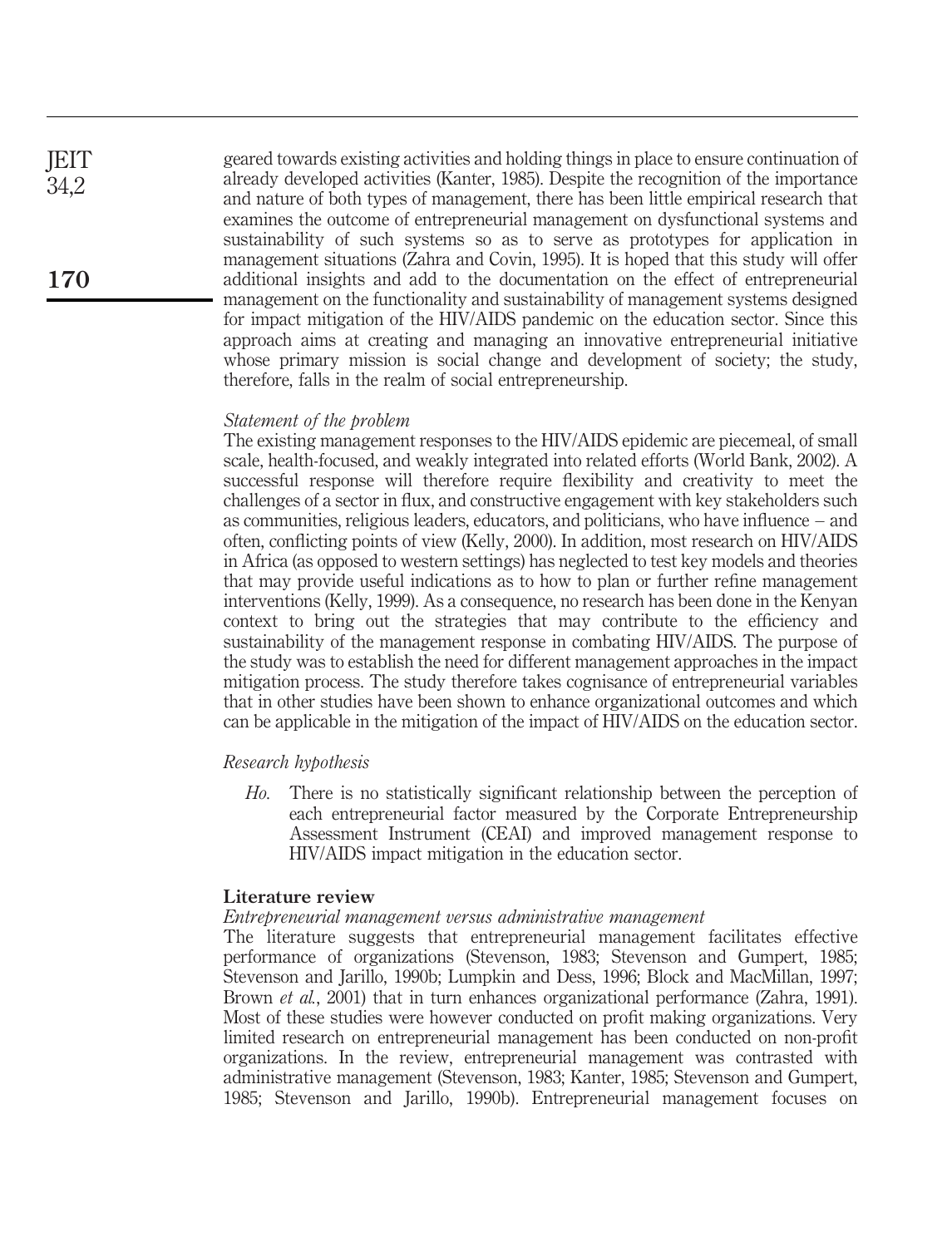innovation, flexibility, proactiveness, risk-taking propensity (Kanter, 1985), conversely, The role of social administrative management is geared towards existing activities and holding things in place to ensure continuation of already developed activities. This study attempted to assess and subject the two types to the management of HIV/AIDS in the education sector. In this study the Corporate Entrepreneurship Assessment Instrument (ICEAI) by Morris and Kuratko (2002) was used. By synthesizing the literature, Hornsby et al. (2002) identified five key factors that influence corporate entrepreneurship to include management support, work discretion and autonomy, rewards and reinforcement, time availability, and organizational boundaries. From this, Hornsby et al. presented the Corporate Entrepreneurship Assessment Instrument (CEAI) – a survey instrument designed to help managers and leaders measure each of these factors. In essence, Ireland et al. (2006) argue that the CEAI provides a sound basis for managers to effectively manage, facilitate and improve Corporate Entrepreneurship activities.

# Social entrepreneurship

Social entrepreneurship is the work of a social entrepreneur. A social entrepreneur is someone who recognizes a social problem and uses entrepreneurial principles to organize, create, and manage a venture to make social change. Whereas a business entrepreneur typically measures performance in profit and return, a social entrepreneur assesses success in terms of the impact s/he has on society. While social entrepreneurs often work through nonprofits and citizen groups, many work in the private and governmental sectors. The main aim of a social entrepreneurship as well as social enterprise is to further social and environmental goals. This need not be incompatible with making a profit, but social entrepreneurs are often non-profits. Social enterprises are for "more-than-profit", they seek greater social capital.

Case studies of social entrepreneurship include the following:

- . The Grameen Bank Model. One well known contemporary social entrepreneur is Muhammad Yunus, founder and manager of Grameen Bank and its growing family of social venture businesses, who was awarded a Nobel Peace Prize in 2006. The work of Yunus and Grameen echoes a theme among modern day social entrepreneurs that emphasizes the enormous synergies and benefits when business principles are unified with social ventures. The Grameen Bank model forms small groups of five people to provide mutual, morally binding group guarantees in lieu of collateral. Past participants have proven to be reliable borrowers and astute entrepreneurs; as a result, they have raised their social status, lessened their dependency on their husbands, improved their homes, and provided better nutrition for their children. GB provides group lending for poor people without collateral and has succeeded in expanding organizational capacity to serve millions of small borrowers. It has also expanded poor women's roles in income generation, as well as in micro-credit theory and practice around the world.
- . The Green Belt Movement (GBM). Was established in 1977 by Professor Wangari Maathai, (a Nobel Laureate) and the National Council of Women in Kenya. The Movement organized small groups of poor community members in both rural and urban settings to grow, plant, and care for trees in "greenbelts" on public and private land. The Movement has organized more than 6,000 groups in poor villages and urban areas throughout Kenya and has planted over 20 million trees. Over the last ten years, GBM has adopted a "conscientization" approach to

entrepreneurship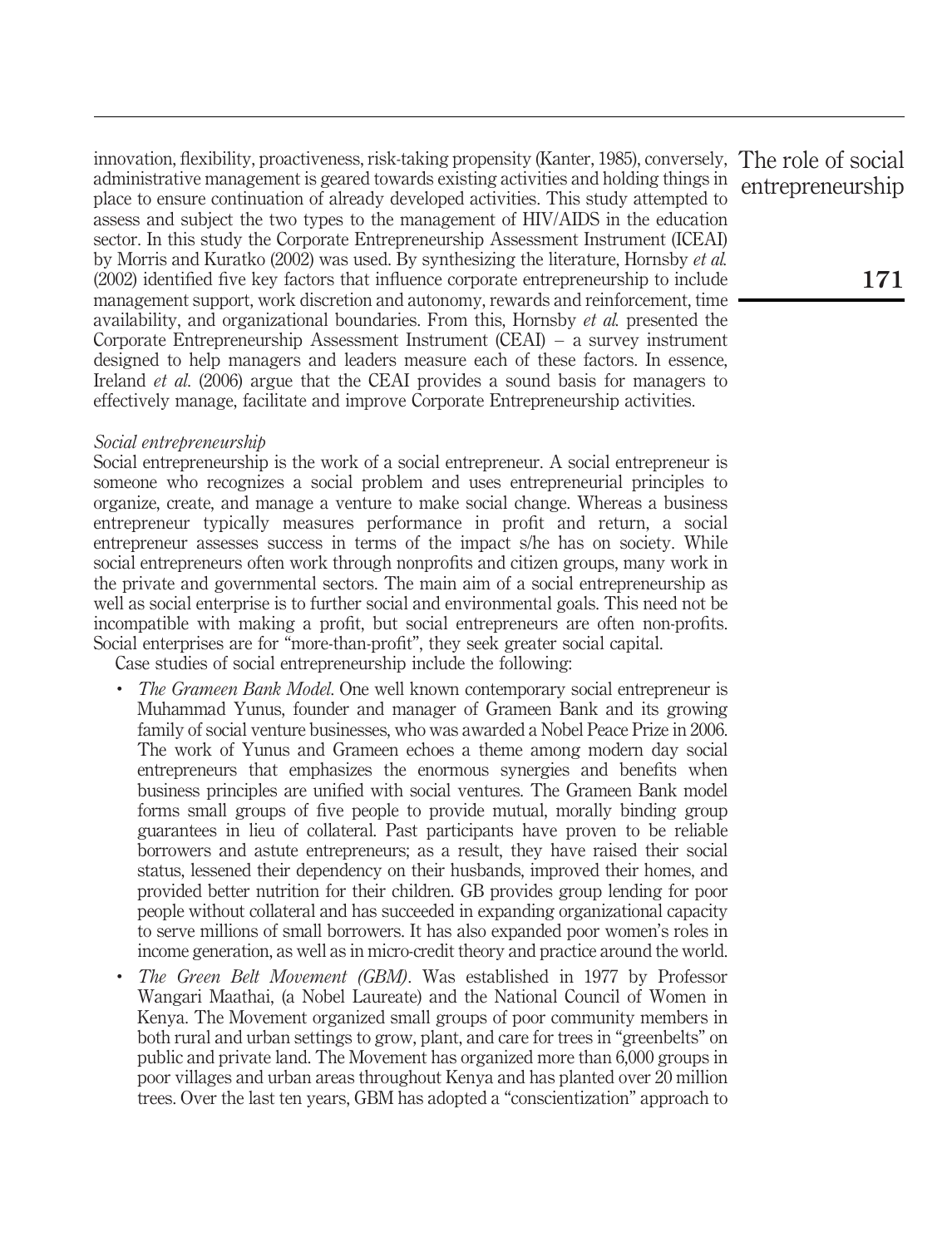mobilize community consciousness for self-determination, equity, improved livelihoods, and environmental conservation. It has helped hundreds of grassroot leaders to advocate for social, economic, and political justice. Internationally, GBM has begun to facilitate a Pan-African Network to assist "green conscious" and social justice groups in other African countries in developing similar approaches to community mobilization. Essentially it promotes grassroots mobilization, "conscientization" and leadership development through environmental activities. It has facilitated planting of 20 million trees in Kenya at 70 per cent survival rate and mobilized 50,000 Kenyan households to care for the environment and improve their own welfare. A sense of mobilization at community level can be achieved in the mitigation of HIV/AIDS by adopting the Green Belt Movement model.

Today, nonprofits and non-governmental organizations, foundations, governments and individuals promote, fund, and advise social entrepreneurs around the planet. A growing number of colleges and universities are establishing programs focused on educating and training social entrepreneurs. (Cooperrider and Pasmore, 1991) has urged that social change organizations be the setting for a research thrust due to their increasing importance in the world. They are, and will be, playing a tremendous role in the upliftment of the disadvantaged, especially in the third world and in the sustainable growth and development of the globe. They can have considerable cumulative impact on society and can lead to economic development apart from socio-political change. The adoption of entrepreneurial practices to a social condition is the basis of this research. The social problem being the devastating impact of HIV/AIDS not only on the education sector but society as a whole.

#### Management of the response to HIV/AIDS impact mitigation

The review of literature has produced reoccurring themes emphasizing the negative impact of HIV and AIDS on the education sector (Mkumba and Edwards, 1992; Venier et al., 1997; IBRD/WB, 2002; Nworocha and Nwakoby, 2002; Barnett and Whiteside, 2002; MTT, 2003; Kelly, 2003a; Nyaga et al. 2004; UNESCO, 2005; UNAIDS, 2006; Coombe, 2002). The above studies were essentially impact studies with very little research relating to the management of the response to HIV/AIDS impact mitigation. Coombe (2002) highlighted the fact that the response to the pandemic needs to be managed properly and proposes practical generic strategic principles towards mitigation of HIV/AIDS. Coombe proposes that governments must work in support of communities and that national strategies must reflect this balance. This current study attempts to provide empirical evidence of how governments can collaborate with communities or stakeholders to address a social concern. The study was placed in the realm of social entrepreneurship since HIV/AIDS is not only a health issue but a social-economic concern as well. The rationale of the study being that effective mitigation of HIV/AIDS will not only eliminate its negative impact on the education sector, but it will also accelerate the attainment of Education For All goals and the Millennium Development Goals.

## Research method

The study adopted a correlational quantitative research design using a modified Corporate Entrepreneurship Assessment Instrument (CEAI) developed by Morris and

**JEIT** 34,2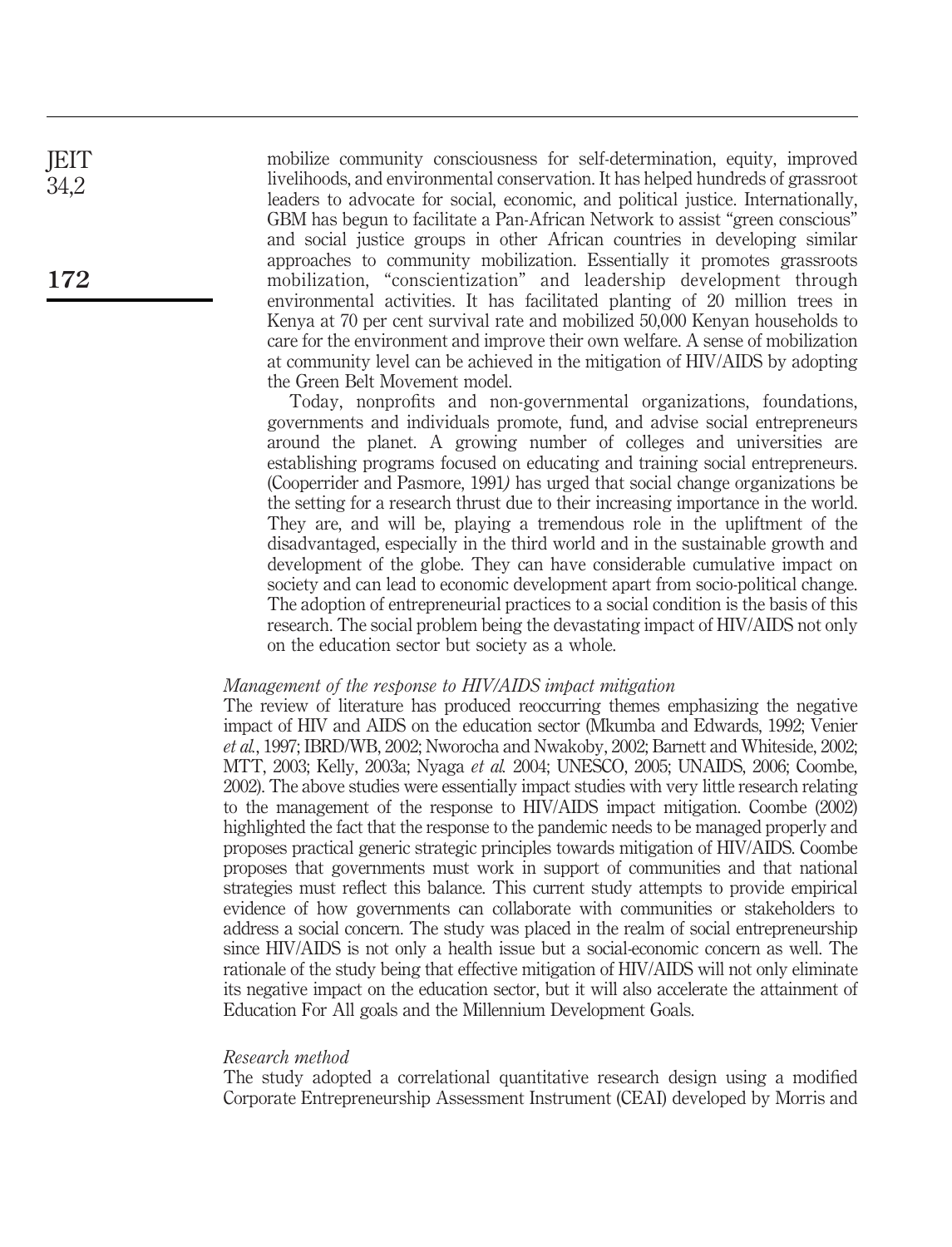Kuratko (2002). In this study, the CEAI instrument was modified so as to meet the The role of social purpose of the study; be applicable to the data and population of the study. It has been established that quantitative methods enable researchers to conduct comparisons across individuals (Cook and Rousseau, 1988). The tool was found to be appropriate since it enabled the researcher to determine statistically significant relationships exist between established entrepreneurial variables and the management response to the impact mitigation of HIV/AIDS.

## Population

The study population consisted of the Ministry of Education and finance officials and other stakeholders engaged in HIV/AIDS activities in the sector. A total of 160 elements formed the population. All these respondents were considered information rich since they are involved in the management of the impact of HIV/AIDS on the sector. The unit of analysis for this study were organizations involved in HIV/AIDS work in the education sector.

## Sampling design and sample size

The 66 participants in this study were identified by the use of three methods:

- (1) purposive sampling;
- (2) stratified random sampling; and
- (3) systematic sampling.

Senior managers in education sector, Donor Agencies, Director Policy and Planning, Director, NACC, Coordinators AIDS Control Units were selected through purposive sampling, these were information rich respondents. District Education Officers and District ACU Coordinators were selected by the use of stratified random sampling. Ten (10) districts were selected by first establishing a list of all the 74 districts in the country in terms of HIV/AIDS prevalence rates. They were then stratified per province. Three districts with the highest prevalence per province were selected purposively. The resulting 24 districts were then subjected to random sampling to select the 20 respondents that were used in the study. The 20 directors of AIDS Control Units in universities and colleges were selected out of a sampling frame of 100 universities and colleges using systematic sampling.

## Data collection

Prior to embarking on data collection, a permit for research was obtained from the Ministry of Science and Technology. The study's main questionnaire was the modified Corporate Entrepreneurship Assessment Instrument; (CEAI) developed by Morris and Kuratko (2002) and was pre-tested to ascertain its validity and reliability. It was administered to the ACU coordinators at the district and provincial levels. It was dispatched both electronically and by hand and was self-administered by the ACU coordinators at the Headquarters, the universities/colleges, provinces and districts. The purpose of this instrument was to ascertain the level of entrepreneurship practices that exists in the organizations. This questionnaire provided data on evidence of relationship between the dependent and the independent variables in the study.

The interview schedule was administered by the researcher to the programme officers of the selected Donor Agencies; top management of the ministries such as the

entrepreneurship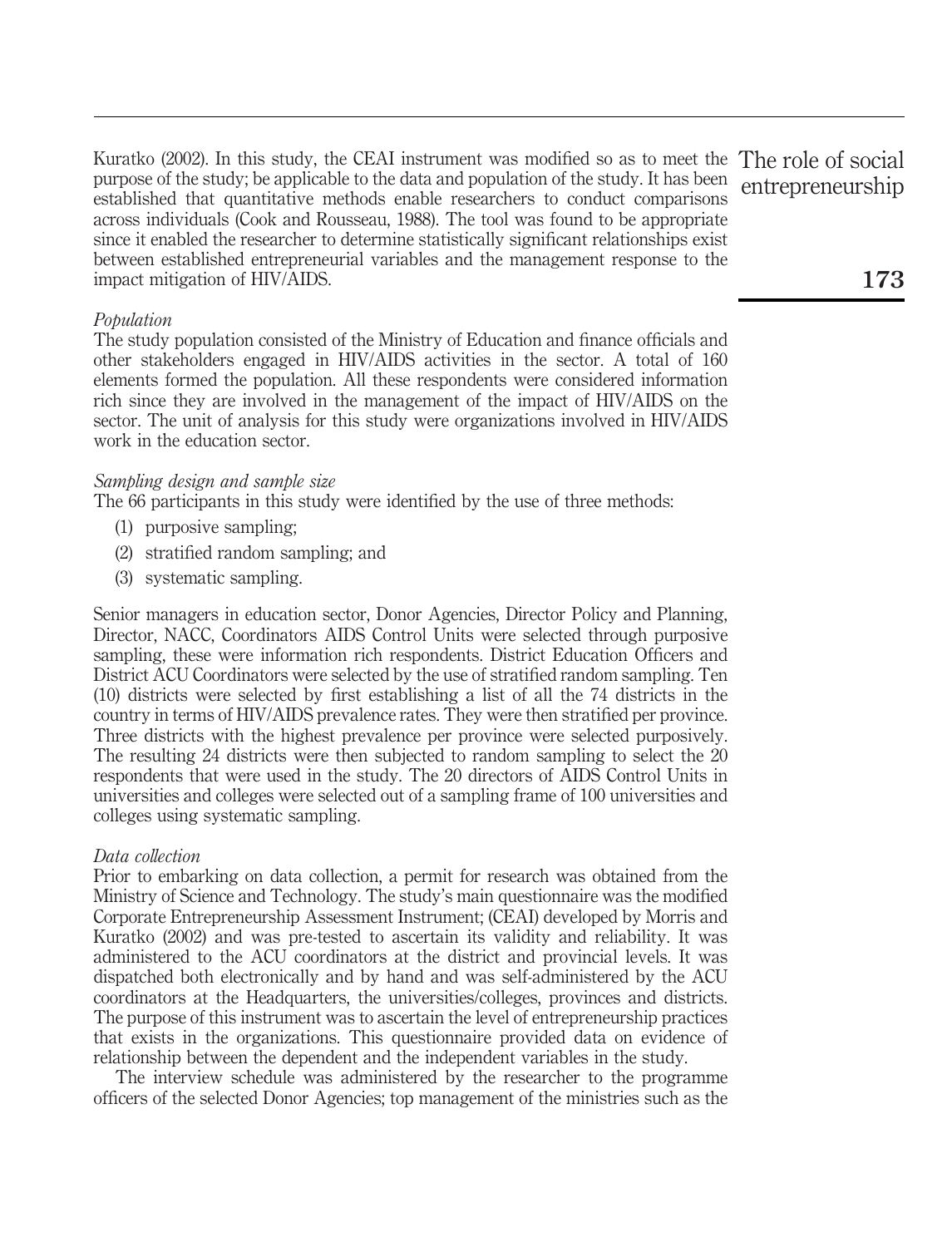Permanent Secretaries, Education Secretary and the Secretary Teachers Service Commission. It was administered as a semi-structured interview and the responses were tape-recorded in order to capture the responses wholesome. The purpose of these in-depth and semi-structured interviews was to prompt and explore issues further since this is an exploratory study that premises that well implemented social entrepreneurial strategies will accelerate impact mitigation of HIV/AIDS in the sector.

## Instrumentation

The Corborate Entrepreneurship Assessment Instrument. This instrument was developed by Morris and Kuratko (2002) and is used to access entrepreneurial activity within an organization. In this study the modified version was used to test the hypothesis by determining the level of application of entrepreneurship strategies in the management of the response to HIV/AIDS impact mitigation.

The Corporate Entrepreneurship Assessment Instrument (CEAI) is designed to measure five key areas within an organization:

- (1) management support for corporate entrepreneurship;
- (2) work discretion;
- (3) management rewards/reinforcement;
- (4) time availability; and
- (5) organizational boundaries.

The instrument is constructed as a five-point Likert scale assessing these five constructs. The desired outcome of the Corporate Entrepreneurship Assessment Instrument is to assess the level of entrepreneurship intensity and recognition of entrepreneurship by management within an organization. The respondents were the AIDS Control Unit coordinators across the sector. This instrument had not been used in public organizations in Kenya and was therefore pilot tested at the Headquarters and selected universities with AIDS Control Unit coordinators to establish its validity and reliability. The pilot test showed that the instruments were clearly understood by the respondents.

Interview schedule. This schedule comprised 12 questions of the open-ended type. These were questions that asked for unprompted opinions with no predetermined set of responses and the respondents were free to answer however he/she chose. This interview schedule solicited data that was used to answer mostly objective number 3.

## Data analysis

Correlation analysis was undertaken to determine if the dependent variable had a strong association with the predictor variables. Pearson's correlation coefficient  $(r)$  was used to establish the strength of the association among the variables. Since the value of "r" was high the researcher proceeded to perform regression analysis. A multiple linear regression was used to establish causality relationships between management of the response to HIV/AIDS impact mitigation as a dependant variable and the predictor variables. The coefficient of determination Adjusted R-squared was used to show the explanatory power of the predictor variables of this study. The student  $(t)$  test statistic was employed by the researcher to ascertain the significance of the individual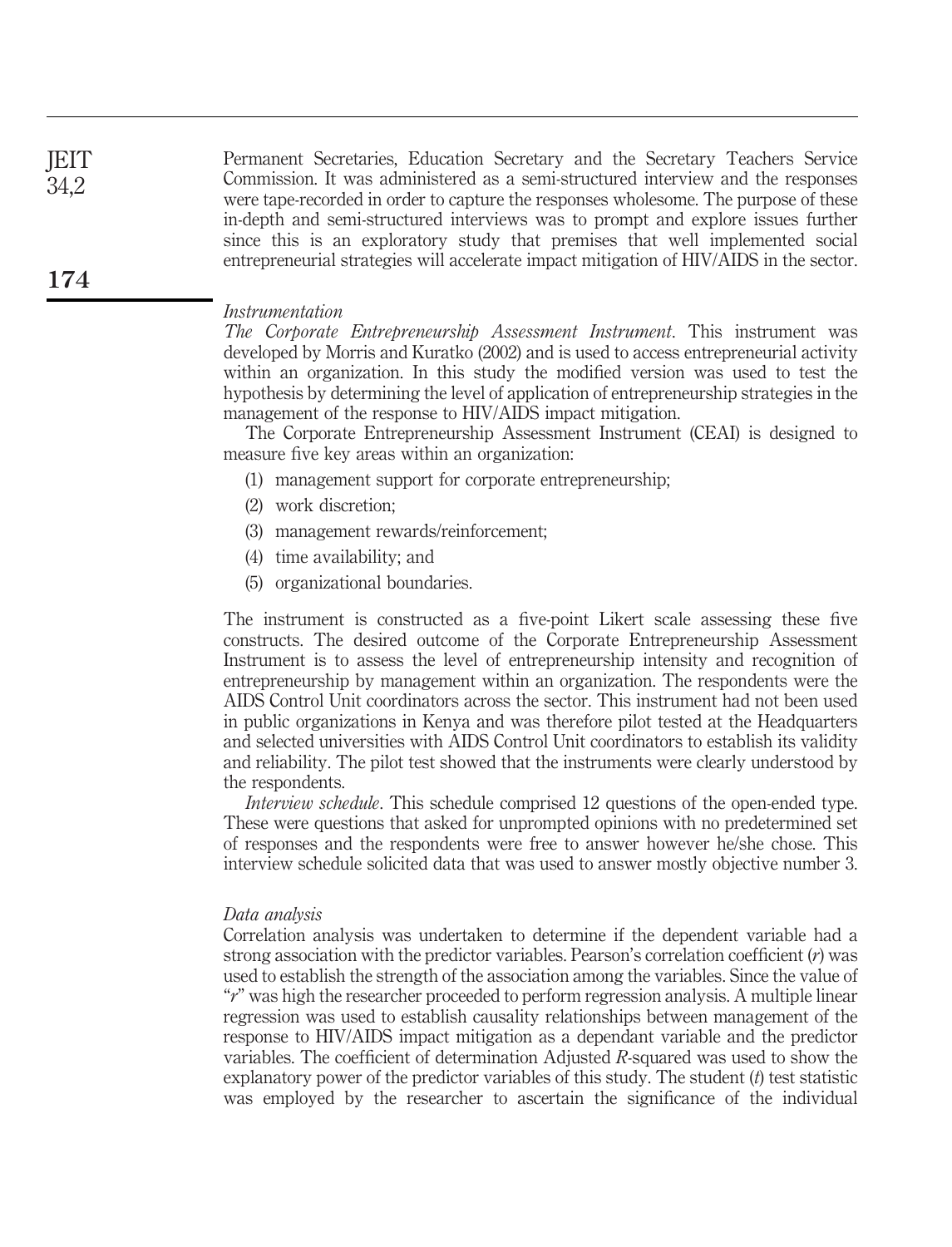coefficients of the regression equation. The "F" statistic was used to reject or uphold The role of social the hypothesis in the study (Cooper and Schindler, 2003). entrepreneurship

Using in-depth interviews (and supported by the literature) together with the student  $t$ -test from the regression analysis, desirable entrepreneurial strategies were predicted for application in the mitigation of HIV/AIDS in the education sector.

#### Model specification

The management response to HIV/AIDS impact mitigation can be operationally defined in the following regression form:

$$
Y = \beta_0 + \beta_1 X_1 + \beta_2 X_2 + \beta_3 X_3 + \beta_4 X_4 + \beta_5 X_5 + \varepsilon
$$

where:

- $Y =$ Management response to HIV/AIDS impact mitigation.
- $\beta$ <sup>o</sup>  $=$  Constant.

 $\beta_1$   $\beta_5$  = Estimated coefficients.

- $X =$  Factors/variables influencing management response to HIV/AIDS.
- $X_1$  = Management support.
- $X_2$  = Work discretion.
- $X_3$  = Rewards/reinforcement.
- $X_4$  = Time availability.
- $X<sub>5</sub>$  = Organizational arrangements.
- $\epsilon$  = The error term for social enterprise: This explains variations in HIV/AIDS impact mitigation that are not explained by the factors in the regression.

The independent variables  $(X_1, X_2, X_3, X_4, X_5)$  denoted management support, work discretion, reward/reinforcements, time availability and organization arrangement) were measured on a five-point Likert-scale based on the CEAI tool developed by Morris and Kuratko, (2002).

# Results

Before running a regression, the researcher compared the correlation matrix whose results are shown below (see Table I). The idea was to see whether there was a problem of multicollinearity within variables. It also showed association between variables.

|                                   | M/R     | MS      | W/D  |      | T/A  | O/B |                    |
|-----------------------------------|---------|---------|------|------|------|-----|--------------------|
| Management response (M/R)         |         |         |      |      |      |     |                    |
| Management support (M/S)          | 0.37    |         |      |      |      |     |                    |
| Work discretion (W/D)             | 0.46    | 0.18    |      |      |      |     |                    |
| Rewards (R)                       | 0.14    | $-0.14$ | 0.29 |      |      |     |                    |
| Time availability $(T/A)$         | 0.06    | $-0.16$ | 0.57 | 0.24 |      |     | Table I.           |
| Organizational boundaries $O/B$ ) | $-0.52$ | $-0.13$ | 0.06 | 0.13 | 0.31 |     | Correlation matrix |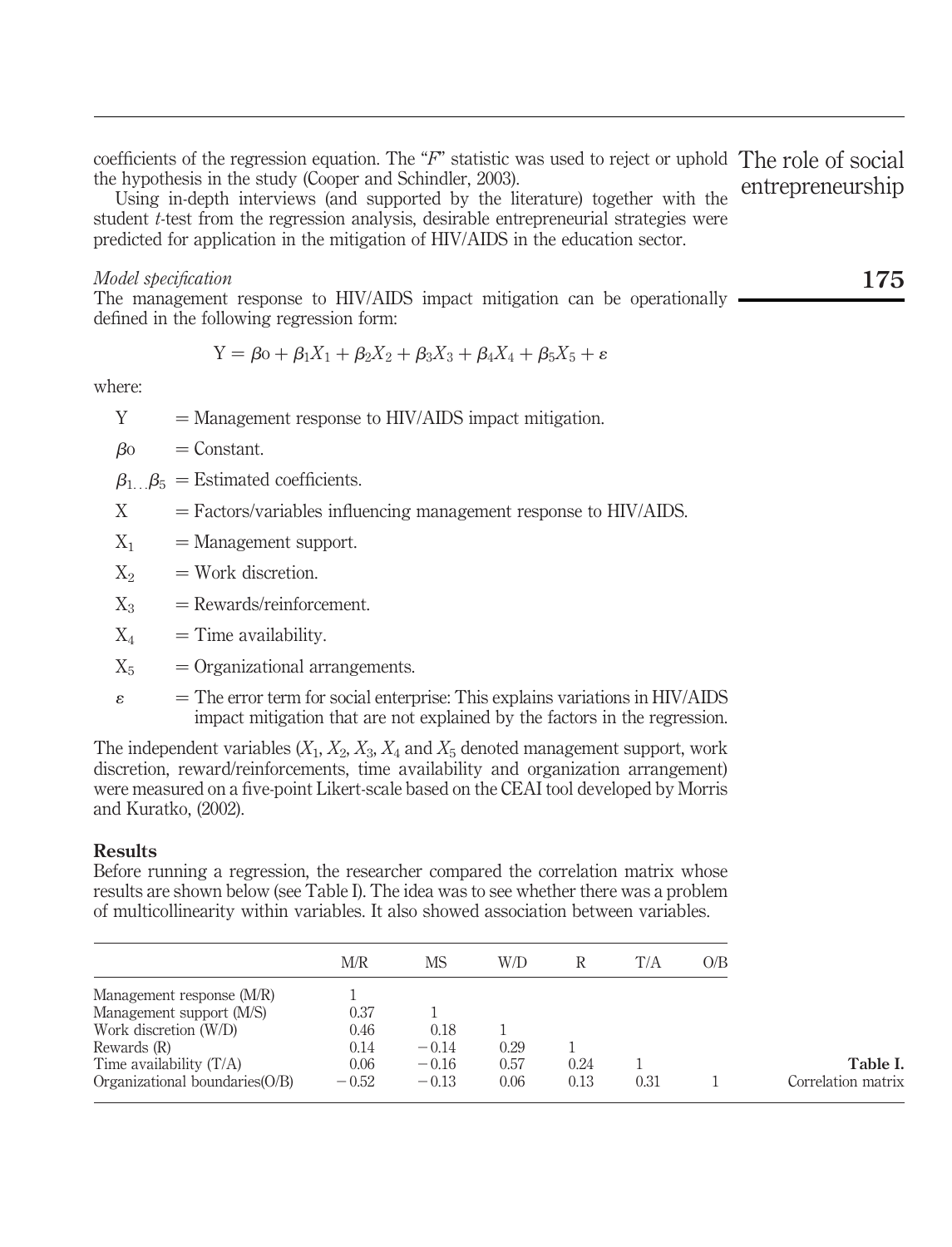The Spearman correlation coefficient of management support and management response to HIV/AIDS impact mitigation is 0.37. This implies that there is a positive association of 37 per cent between management support and management response to HIV/AIDS impact mitigation. The spearman correlation coefficients for work discretion, rewards, time availability, and organizational boundaries and management response to HIV/AIDS impact mitigation are 0.46, 0.14, 0.06, and  $-0.52$  respectively. These coefficients imply that there is a positive association of work discretion; rewards; time availability and management response to HIV/AIDS impact mitigation of 46 per cent, 14 per cent and 6 per cent respectively. However there is a negative relationship between organizational boundaries and management response to HIV/AIDS impact mitigation of 52 per cent. This implies that when organizational boundaries increases, management response to HIV/AIDS impact mitigation decreases and vice versa.

Looking at the correlation coefficient matrix above, collinearity was only visible between the variable time availability and work discretion (0.57). However, since only correlations of a value of  $\geq 0.8$  would have necessitated a variable being deleted or creating a new variable that would have been used as the new variable in place of its components. The use of a variable inflation factor (VIF) index was intended to measure the effect of the other independent variables on the regression coefficient. Large values, usually 10.0 or more, suggest collinearity or mult-collinearity. In this study, all the VIF values were less than 2 thus collinearity was not a concern in this analysis.

#### Regression results

Adjusted R-squared of 0.53 imply that the organizational boundaries, work discretion, rewards, management support and time availability explain about 53 per cent of the variables in management response to HIV/AIDS impact mitigation. The F value of 9.7 is significant to the 0.001 level at 5 degrees of freedom hence all variables as a group in the regression model significantly explain the changes in the management response to HIV/AIDS impact mitigation (see Table II).

The constant 3.028, is the intercept term which represent that level of management response to HIV/AIDS impact mitigation that does not depend on any level of the above five independent variables. The estimated coefficient for management support (0.249) imply that 24.9 per cent variation in management response to HIV/AIDS impact mitigation is attributable to management support while 39.7 per cent is attributable to work discretion, 12.7 per cent is attributed to rewards, and 12 per cent is attributed to time availability. Organizational boundaries explained a negative effect of 53.5 per cent

|                                                                        | Independent variable                                                                                                                                                                                                                                                                                                                                                                             | Beta coefficients |          | S1g   |  |
|------------------------------------------------------------------------|--------------------------------------------------------------------------------------------------------------------------------------------------------------------------------------------------------------------------------------------------------------------------------------------------------------------------------------------------------------------------------------------------|-------------------|----------|-------|--|
|                                                                        | (Constant)                                                                                                                                                                                                                                                                                                                                                                                       | 3.43              | 4.494    | 0.000 |  |
|                                                                        | Organizational boundaries                                                                                                                                                                                                                                                                                                                                                                        | $-0.608$          | $-4.711$ | 0.000 |  |
|                                                                        | Work discretion                                                                                                                                                                                                                                                                                                                                                                                  | 0.253             | 2.782    | 0.008 |  |
|                                                                        | Rewards                                                                                                                                                                                                                                                                                                                                                                                          | 0.378             | 1.119    | 0.270 |  |
|                                                                        | Management support                                                                                                                                                                                                                                                                                                                                                                               | 0.029             | 2.146    | 0.038 |  |
|                                                                        | Time availability                                                                                                                                                                                                                                                                                                                                                                                | 0.115             | 0.86     | 0.475 |  |
| Table II.<br>$\mathbf{r}$ . $\mathbf{r}$ . $\mathbf{r}$ . $\mathbf{r}$ | <b>Note:</b> Dependent variable: Management response to HIV/AIDS impact mitigation; Adjusted<br>$\mathbf{D}$ and $\mathbf{D}$ and $\mathbf{D}$ and $\mathbf{D}$ and $\mathbf{D}$ and $\mathbf{D}$ and $\mathbf{D}$ and $\mathbf{D}$ and $\mathbf{D}$ and $\mathbf{D}$ and $\mathbf{D}$ and $\mathbf{D}$ and $\mathbf{D}$ and $\mathbf{D}$ and $\mathbf{D}$ and $\mathbf{D}$ and $\mathbf{D}$ and |                   |          |       |  |

Estimated coefficients

R-squared  $= 0.53$ ; F-statistic  $= 9.7$ ; p value for F statistic  $= 0.001$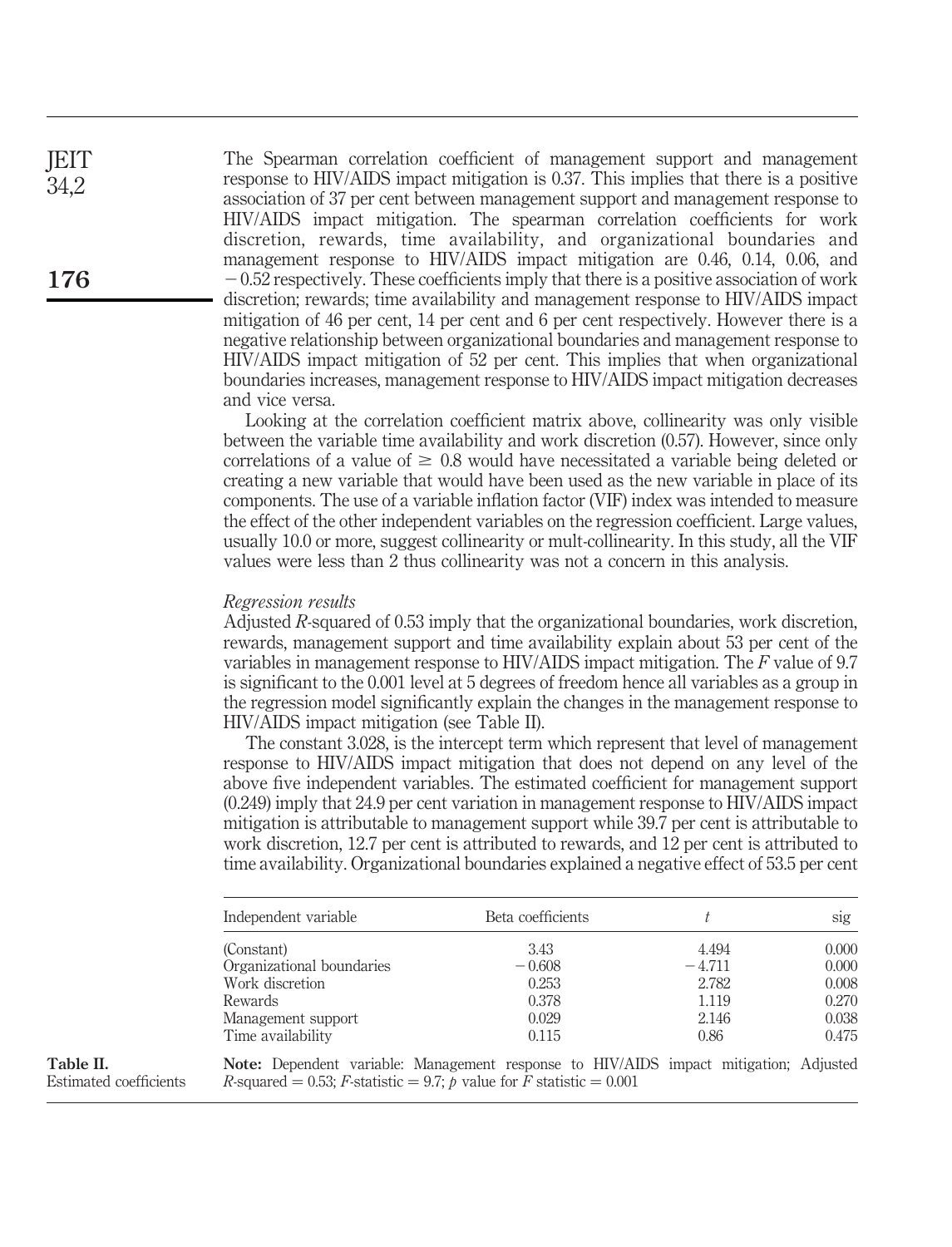on management response to HIV/AIDS impact mitigation. The negative beta weight The role of social for organizational boundaries indicates that if management response to HIV/AIDS mitigation is to be increased, it is necessary to reduce the organizational boundaries that exist in the work environment. All t values  $\geq 1.96$  represents significant variables. Hence only rewards and time availability are insignificant in explaining management response to HIV/AIDS mitigation. The constant term is significant since its estimated  $t$ value (4.760) is more than 1.96. Organizational boundaries, does significantly influence management response since its estimated  $t$  value 4.711 is greater than 1.96. The negative sign reaffirms that the more the organizational boundaries (limitation) prevail, the less entrepreneurial an organization becomes. Management support significantly explains variations in the predicted variable since its computed  $t$  statistic (2.146) is greater than 1.96. Work discretion significantly explains variations in the predicted variable since its compute t statistic (2.782) is also greater than 1.96. Rewards do not significantly explain variations in the predicted variable since the computed  $t$ statistic (1.119) is less than 1.96. Similarly, the significance of time availability is debatable since the computed  $t$  statistic 0.86.

## **Discussion**

# Management support

From the findings of this study, 62 per cent of the respondents affirmed that there was no management support across the education sector in the mitigation of HIV/AIDS. This scenario no doubt slowed the impact mitigation effort. These findings are not in congruency with those of Fisher *et al.* (2003) who established the importance of top management support, commitment, style, staffing and rewarding venture activities all of which are associated with intrapreneurship. The results also differ with those of Hornsby et al. (2002) reaffirmed organizational support in terms of training and trusting individuals within the organization to detect opportunities as well as related practices such as work discretion, innovation, rewards, time flexibility and loose intra-organizational boundaries as crucial organizational elements impacting intrapreneurship. Management support, relates to the willingness of managers to facilitate entrepreneurial initiatives as Sykes and Block (1989) and Hisrich and Peters (1999) established. In addition, the extent to which the management structure itself encourages employees to believe that innovation is, in fact, part of the role set for all members of the organization. Some of the specific conditions reflecting management support include: quick adoption of employee ideas, recognition of people who bring ideas forward, support for small experimental projects, and seed money to get projects off the ground.

# Autonomy/work discretion

In this study it has been established that although the aspect of work discretion is reflected at the marginal 55.2 per cent of respondents disagreeing, it is still revealing in the sense that it reflects on the sector as not being entrepreneurially receptive. Workers ought to have discretion to the extent that they are able to make decisions about performing their own work in the way that they believe is most effective. Organizations ought to allow employees to make decisions about their work process and avoid criticizing employees for making mistakes when being innovative. Risk taking appears as a consistent element in an organization that has a strong

entrepreneurship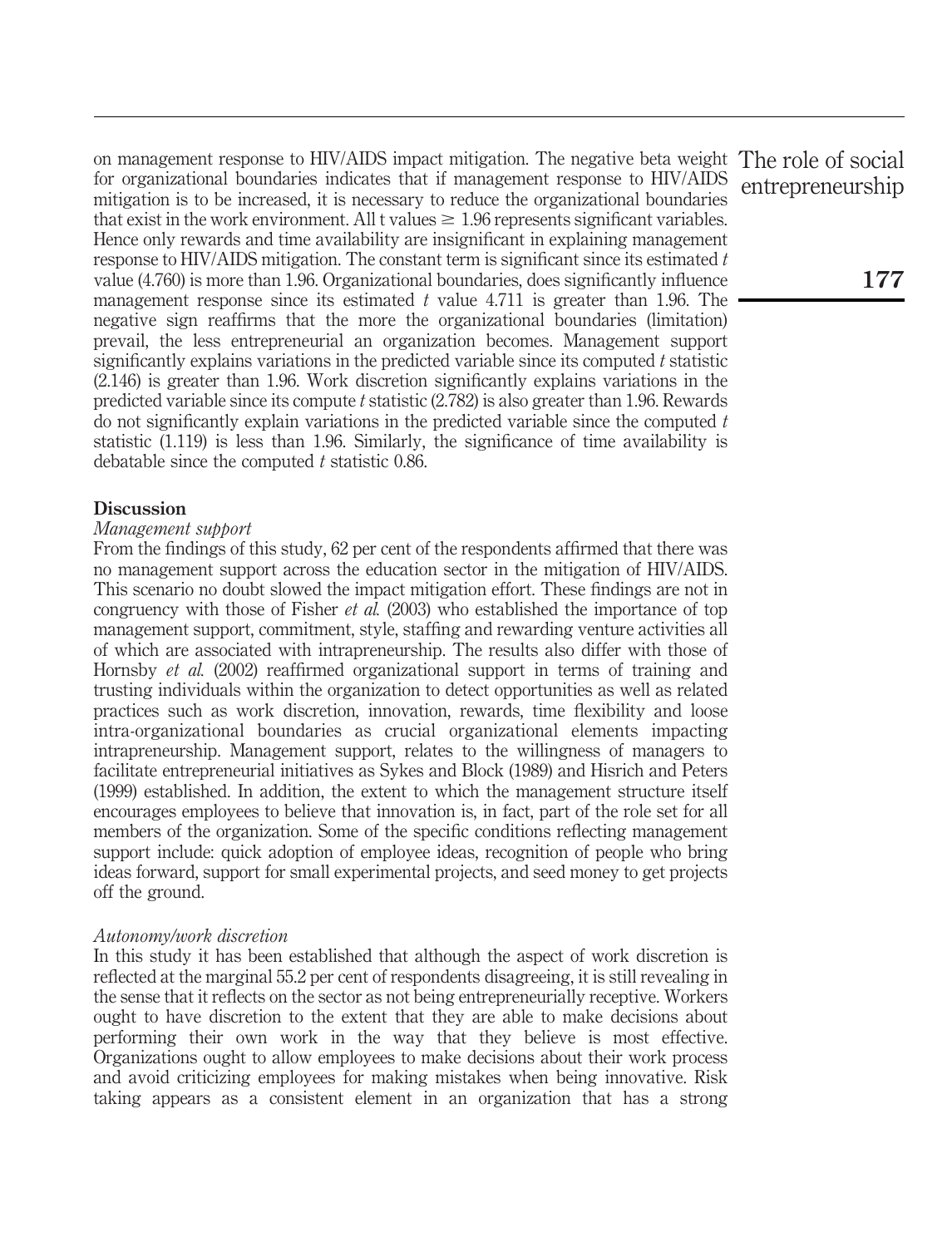entrepreneurial culture. Employees and management must be willing to take a risk and have a tolerance for failure should it occur. This finding is consistent with those of Quinn (1985); Kanter (1994); Bird (1988) Sykes and Block (1989) who found that entrepreneurial firms allowed autonomy of work in their organizations.

## Rewards/reinforcement

The statistics show that 67.4 per cent of the respondents strongly disagreed, disagreed or were not sure in terms of provision of rewards in their organizations for the innovators in the area of HIV/AIDS management. The result is not in congruent with Sathe (1989) who indicated that rewards and reinforcement enhance the motivation of individuals to engage in innovative behavior. Entrepreneurial organizations are characterized by providing rewards contingent to performance, providing challenge, increasing responsibility and making the ideas of innovative people known to others in the organizational hierarchy. Block and Macmillan (1993), argue that appropriate use of rewards must consider goals, feedback, emphasis on individual responsibility, and rewards based on results if it is to be effective.

#### Time availability

Of the respondents, 71.0 per cent confirmed the lack of time for the incubation of innovative ideas on enhancing impact mitigation. The fostering of new and innovative ideas requires that the individuals have time to incubate these ideas. Organizations must moderate the workload of people, avoid putting time constraints on all aspects of a person's job and allow people to work with others on long-term problem solving. Evidently HIV/AIDS is taken on as a secondary function by most coordinators of the HIV/AIDS Control units. Resources (which include time) and their availability are critical. Employees must perceive the availability of resources for innovative activities as Von Sykes and Block(1989); Hisrich and Peters(1999); Sathe (2003); and Kanter(1994) advocated.

## Organizational boundaries

The response to this variable was 55.0 per cent in the affirmative with 17.8 per cent being not sure. This confirms the restrictiveness and rigidness that is typical in most public organizations. These are the boundaries, real and imagined, that prevent people from looking at problems outside their own jobs. People must be encouraged to look at the organization from a broad perspective. Organizations should avoid having standard operating procedures for all major parts of jobs, and should reduce dependence on narrow job descriptions and rigid standards of performance. Organizational structure, which is identified in various ways, appears as an essential factor. This factor was also emphasized by Hisrich and Peters (1986); Bird (1988); Sathe(1989) and Sykes and Block (1989) in the furtherance of entrepreneurship of whatever nature.

## **Conclusions**

Considering the complexity of managing the response to HIV/AIDS in terms of resource mobilization, coordination, implementation and monitoring and evaluation, most of the respondents felt that a hybrid between private, non profit and public sectors be adopted under the framework of social entrepreneurship. Several approaches could come into play: one such hybrid could be by non-profit organizations having an entrepreneurial offshoot that generates revenue for the organizations social objectives. Another option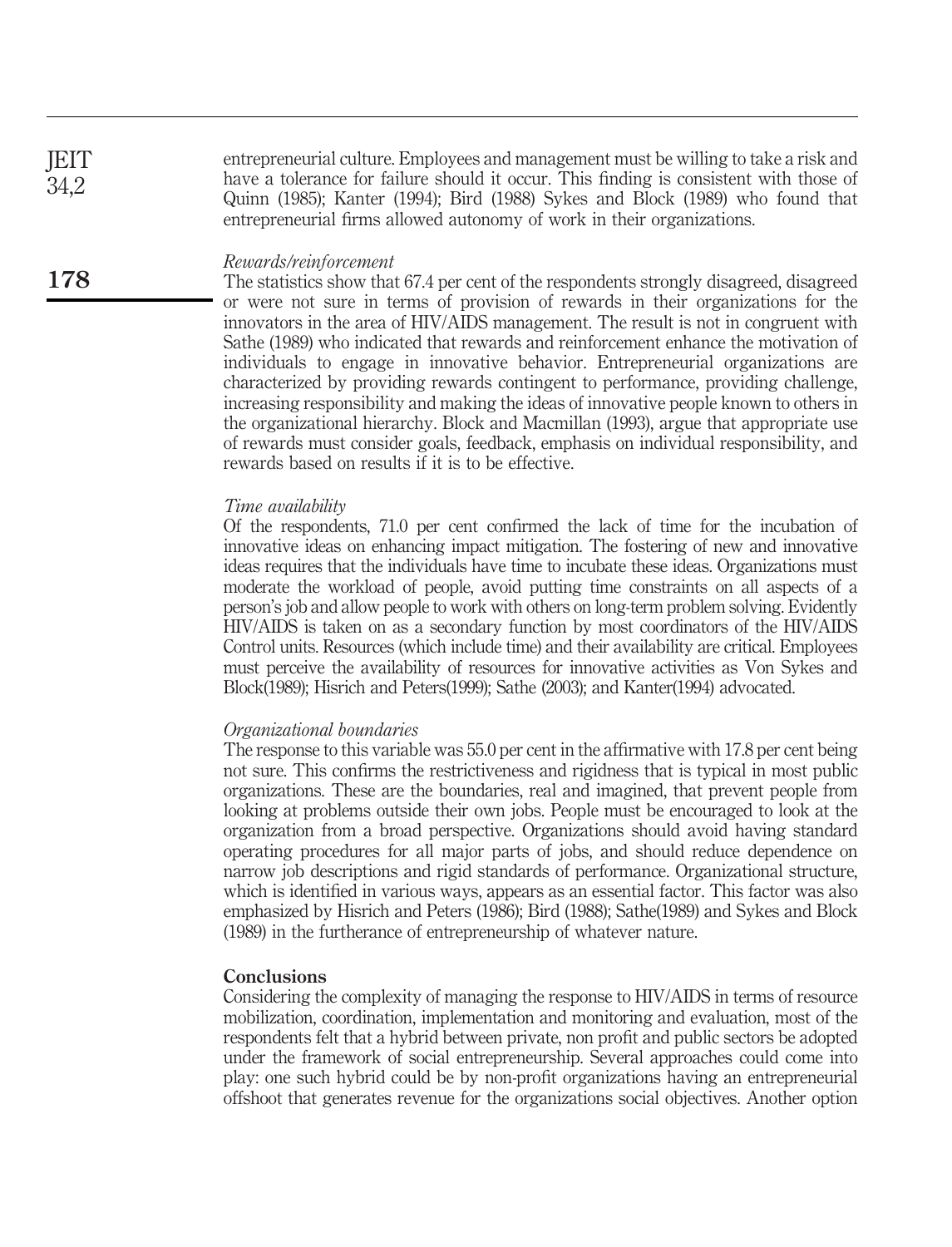suggested was to put greater emphasis on the private, and for non-profit sector, The role of social developing a hybrid model where businesses lend money and expertise to non-profit organizations working with persons infected and affected with HIV/AIDS. In seeking to embed social entrepreneurship into the management of the response to HIV/AIDS one should perceive social entrepreneurship as a concept that seeks to marry rational economic calculation and a socially inspired vision as Shockley et al. (2002) suggested. Here the social mission is to mitigate the impact of HIV/AIDS on both the infected and affected in the education sector. At a time when money for social initiatives is short, this could offer a way forward for non-profits and the public sector to function in an increasingly competitive environment. Reis and Clobesy(2001) viewed this as a way for business to balance profit with public responsibility.

# Research implications and limitations

The results of this study indicate that the existing administrative management practices employed in the mitigation of HIV/AIDS in the education sector are not effective. This calls for new approaches to management that encompasses entrepreneurial management that will embrace innovation, flexibility and proactiveness (Kanter, 1995). Since HIV/AIDS is a social phenomenon, the new approaches will be within the realm of social entrepreneurship. Based on this study, the researcher makes the following recommendations:

- . There is need to configure organizational management structures and put in place strategies to create space for social entrepreneurship approaches towards the mitigation effort. Organizations dealing with HIV/AIDS response might need to keep bureaucracy to minimum levels and allow innovations to flourish.
- . Policy must be adjusted or formulated to support civil society so as to create constructive partnership interactions with the Ministry of Education. This will hold them publicly accountable to addressing the impact of AIDS on the education sector within a social entrepreneurship framework.
- . The ministry should take lead in developing a comprehensive public database of organizations involved in education and HIV/AIDS, relevant structural and resource information, the location, capacity and reach of their activity, the nature and target of their programming and their potential for expansion, both programmatically and geographically. This is an aspect of strategic entrepreneurship management.

To promote social entrepreneurship in both public and private institutions, additional research should involve a longitudinal research to establish the processes and techniques used by social entrepreneurs in actualizing results in mitigating negative social phenomenon such as poverty and disease. Researchers may also engage themselves in determining the social dimensions of entrepreneurship so as to stimulate the academia in giving social entrepreneurship the status it requires to be taken on as a legitimate and worthy topic of research and teaching. It may also be useful to research on mechanisms for enhancing Advocacy as a tool for mitigating the impact of HIV and AIDS. This will indeed reinforce the fact that education is the "Social vaccine" for HIV and AIDS. Generality of these studies' results will be limited due to the investigation of a single thematic area, namely management response to the mitigation of HIV/AIDS in the education sector.

entrepreneurship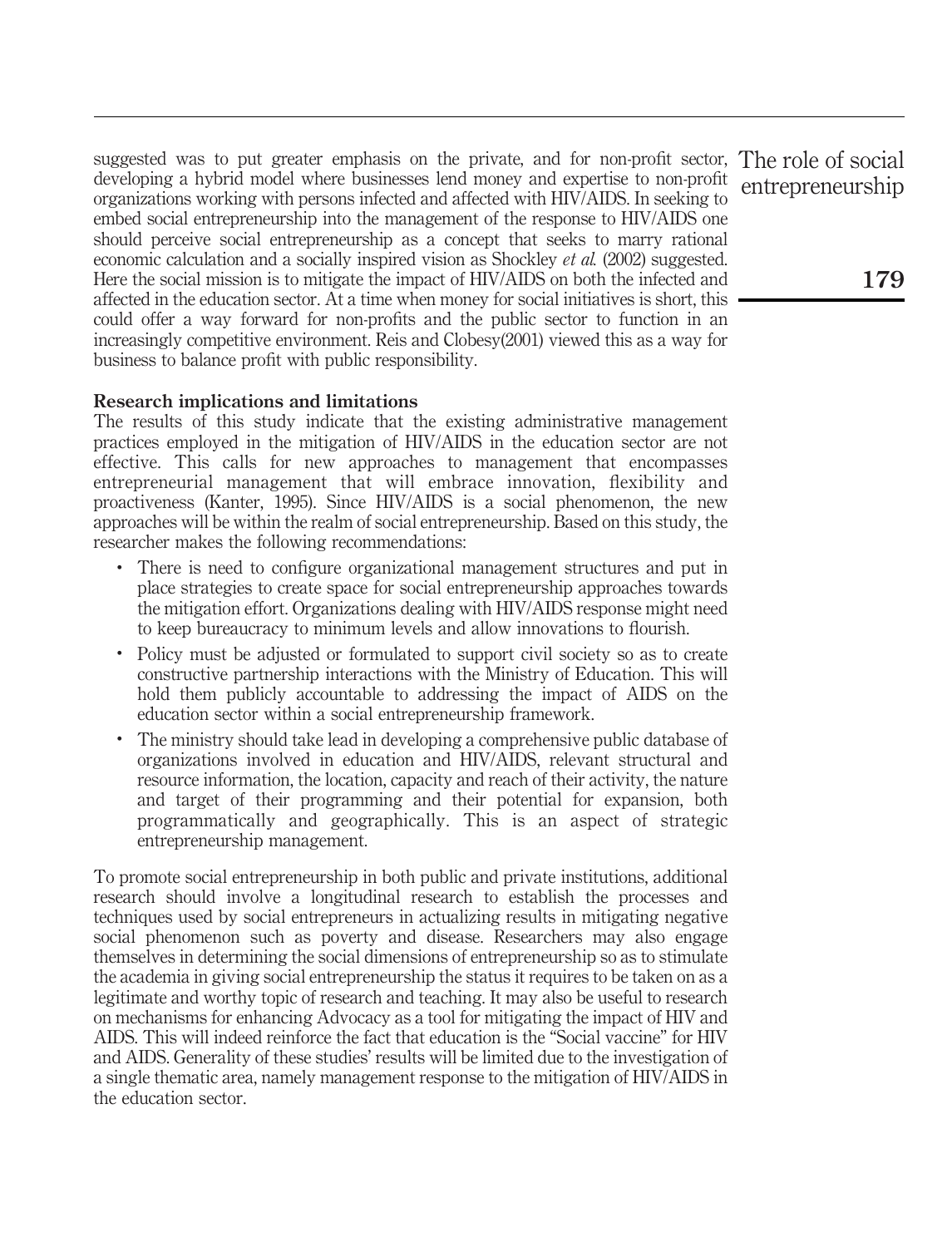| JEIT | References |
|------|------------|
|------|------------|

34,2

- Barnett, T. and Whiteside, A. (2002), AIDS in the Twenty-first Century: Disease and Globalization, Palgrave Macmillan, Basingstoke.
	- Bird, B.J. (1988), "Implementing entrepreneurial ideas: the case for intention", Academy of Management Review, Vol. IX, pp. 66-9.
	- Block, Z. and MacMillan, I.C. (1993), Corporate Venturing: Creating New Business within the Firm, Harvard Business School Press, Cambridge, MA.
	- Block, Z. and MacMillan, I.C. (1997), Corporate Venturing, Harvard Business School Press, Boston, MA.
	- Brown, T.E., Davidson, P. and Wilkund, J. (2001), "An operationalization of Stevenson's conceptualization of entrepreneurship as opportunity-based firm behavior", Strategic Management Journal, Vol. 58, pp. 116-18.
	- Cook, R. and Rousseau, D. (1988), "Behavioral norms and expectations: a quantitative approach to the assessment of organizational culture", Group and Organization Studies, Vol. 13, pp. 245-73.
	- Coombe, C. (2002), "Mitigating the impact of HIV/AIDS on education supply, demand and quality", in Cornia, A.G. (Ed.), *AIDS Public Policy and Child Well Being*, UNICEF, Florence.
	- Cooper, D.R. and Schindler, P.S. (2003), Business Research Methods, 8th ed., McGraw-Hill/Irwin, New York, NY.
	- Cooperrider, D.I. and Pasmore, W.A. (1991), "Global social change: a new agenda for social science?", Human Relations, Vol. 44 No. 10, pp. 1037-55.
	- Fisher, K., Gross, S.E. and Friedman, H.M. (2003), "Marriott makes the business case for an innovative total rewards strategy", Journal of Organizational Excellence, Spring, pp. 19-24.
	- Hisrich, R.D. and Peters, M.P. (1986), "Establishing a new business venture unit within a firm", Journal of Business Venturing, Vol. 1, pp. 307-22.
	- Hisrich, R.D. and Peters, M.P. (1999), Entrepreneurship, 4th ed., Irwin-McGraw Hill Publishers, New York, NY.
	- Hornsby, J.S., Kuratko, D.F. and Zahra, S.A. (2002), "Middle managers' perception of the internal environment for corporate entrepreneurship: assessing a measurement scale", Journal of Business Venturing, Vol. 17 No. 3, pp. 49-63.
	- IBRD/WB (2002), Education and HIV/AIDS, World Bank, Washington, DC.
	- Ireland, R.D., Kuratko, D.F. and Morris, M.H. (2006), "A health audit for corporate entrepreneurship: innovation at all levels – part 1", Journal of Business Strategy, Vol. 27 No. 1, pp. 10-17.
	- Kanter, R. (1985), "Supporting innovation and venture development in establishment companies", Journal of Business Venturing, Vol. 62 No. 161, pp. 23-6.
	- Kanter, R.M. (1994), Innovative Reward Systems for the Changing Workplace, McGraw-Hill, New York, NY.
	- Kanter, R.M. (1995), *World Class: Thriving Locally in the Global Economy*, Charles Scribner's and Sons, New York, NY.
	- Kelly, M.J. (1999), "What is HIV/AIDS?", paper presented at Sub-Saharan Africa Conference on Education for All, Johannesburg, 6-10 December.
	- Kelly, M.J. (2000), Planning for Education in the Context of HIV and AIDS, UNESCO, Paris.
	- Kelly, M.J. (2003a), "Preventing HIV transmission through education", unpublished paper.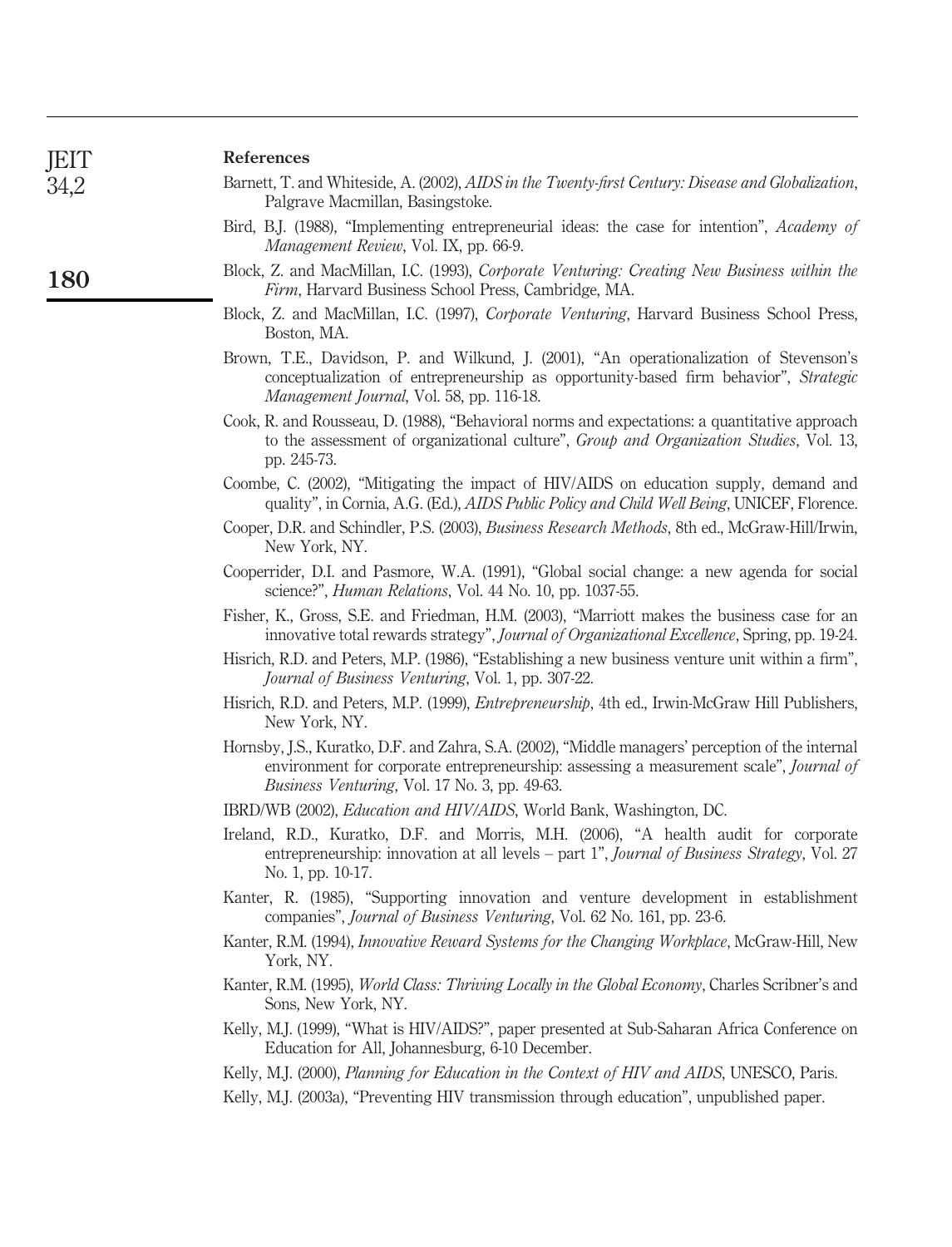- Kelly, M.J. (2003b), UNESCO Nairobi Cluster: Consultation on HIV/AIDS and Education, MTT The role of social Report, Durban. entrepreneurship
- Lumpkin, G.T. and Dess, G.G. (1996), "Clarifying the entrepreneurial orientation construct and linking it to performance", The Academy of Management Review, Vol. 78 No. 616, pp. 47-89.
- Mkumba, S. and Edwards, J. (1992), "Study into the attitudes, knowledge and behaviour of students at higher institutions of learning", paper presented at the 3rd Zambia Conference, Lusaka.
- Morris, M.H. and Kuratko, D.F. (2002), Corporate Entrepreneurship, Harcourt College Publishers, Orlando, FL.
- MTT/Mobile task team on the impact of HIV/AIDS on Education (Southern Africa) (2003), Consultations, verbal and written reports of the MTT, University of Natal Health Economics and AIDS Research, Durban.
- Nworocha, A.R.C. and Nwakoby, B.A.N. (2002), "Knowledge, attitude and behavior of secondary (high) school students concerning HIV/AIDS in Enugu, Nigeria in the year 2000", Journal of Pediatric Adolescent Gynecology, Vol. 15, pp. 48-51.
- Nyaga, K.R., Kimani, K.D., Mwabu, G. and Kimenyi, S.M. (2004), HIV/AIDS in Kenya: A Review of Research and Policy Issues, Discussion Paper No. 38, June, Kenya Institute of Public Policy Research and Analysis.
- Quinn, J.B. (1985), "Managing innovation: controlled chaos", Harvard Business Review, Vol. 63, pp. 73-84.
- Reis, T.K. and Clobesy, S.J. (2001), "Unleashing new resources and entrepreneurship for the common good: a philanthropic renaissance", New Directions for Philanthropic Fundraising, Vol. 32, pp. 109-44.
- Sathe, V. (1989), "Fostering entrepreneurship in large diversified firms", Organizational Dynamics, Vol. 18, pp. 20-32.
- Sathe, V. (2003), Corporate Entrepreneurship: Top Managers and New Business Creation, Cambridge Publishers, New York, NY.
- Shockley, G., Frank, P. and Stough, R. (2002), "Toward a theory of public sector entrepreneurship", paper presented at the NCIIA 7th Annual Meeting: Big Ideas in a Small World, Boston, MA.
- Stevenson, H.H. (1983), "A perspective of entrepreneurship", working paper, Harvard Business School, Boston, MA.
- Stevenson, H.H. and Gumpert, W. (1985), "The heart of entrepreneurship", Harvard Business Review, Vol. 116, p. 233.
- Stevenson, H. and Jarillo, J. (1986), "Preserving entrepreneurs as companies grow", Journal of Business Strategy, Vol. 38, pp. 66-79.
- Stevenson, H.H. and Jarillo, J.C. (1990a), "A paradigm of entrepreneurship: entrepreneurial performance in the restaurant industry", International Journal of Hospitality Management, Vol. 11 No. 1, pp. 17-27.
- Stevenson, H.H. and Jarillo, J.C. (1990b), "A paradigm of entrepreneurship: entrepreneurial management", Strategic Management Journal, Vol. 11, pp. 17-27.
- Sykes, B. and Block, Z. (1989), "Corporate venturing obstacles: sources and solutions", Journal of Business Venturing, Vol. 4, pp. 159-67.
- UNAIDS (1997), Learning and Teaching about AIDS in School, UNAIDS, Geneva.